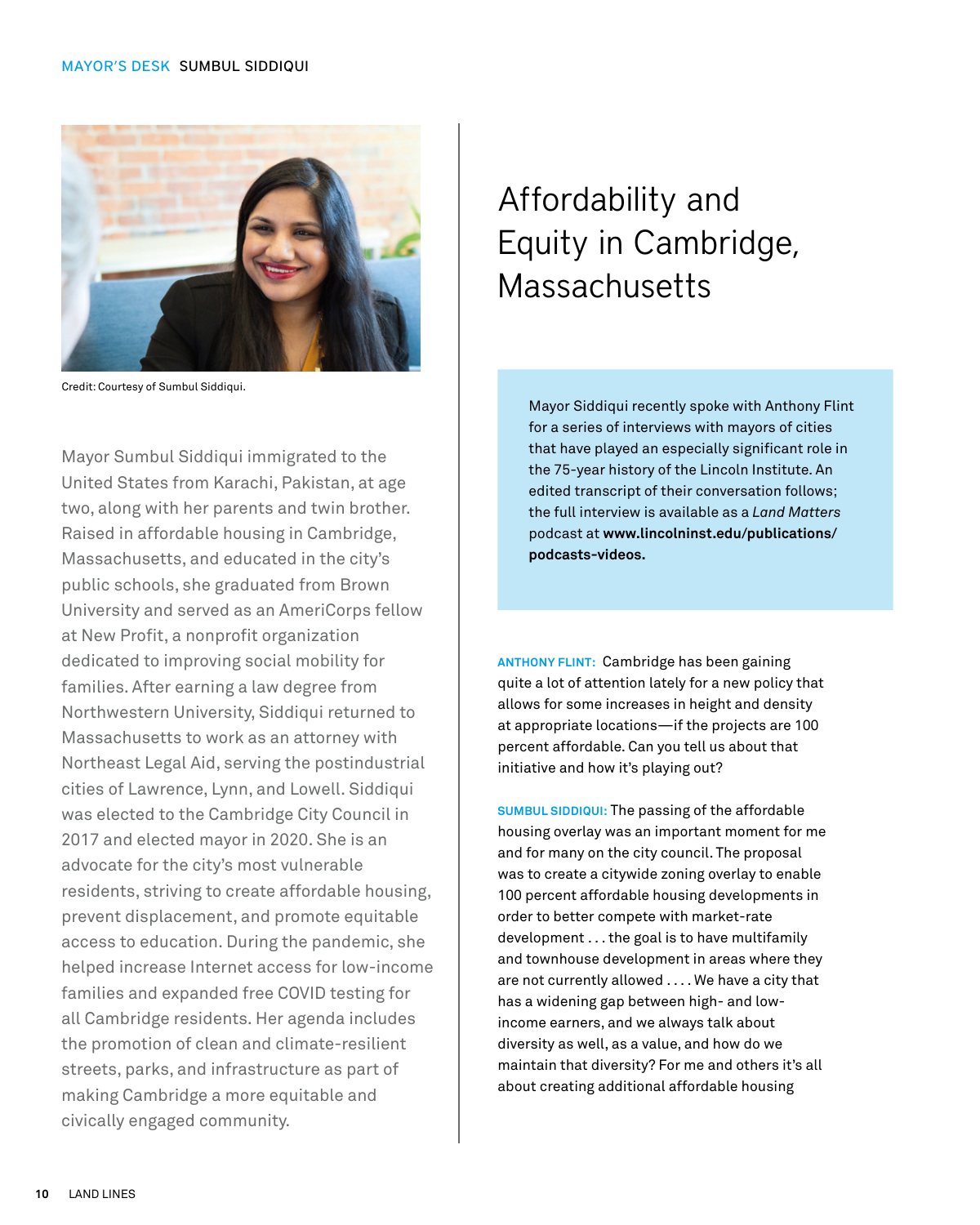options so more people can stay in the city. So far we're seeing many of our affordable housing developers, like our housing authority and our other community development corporations, doing community meetings around proposals where they are in some cases able to add over 100 units to the affordable housing that they were already going to build.

**AF:** Changes like this really do seem to percolate up at the local level. I'm thinking, for example, of Minneapolis banning single-family–only zoning to allow more multifamily housing in more places, and several other cities followed suit. Is the 100 percent affordable overlay something that other cities might adopt, and did you anticipate that this might become a model for other cities?

**SS:** We certainly think that this can be a model. We know that our neighboring sister city, Somerville, is looking at it . . . . I think it's all part of the overall mission for many cities to make sure that they are offering and creating more affordable housing options. You know, this is housing that's affordable to your teachers, to your custodians, to your public servants, legal aid attorneys—you name it, to stay in the city that they maybe have grown up in, and maybe they've moved out and want to come back, and we want there to be that opportunity. I think we still see such stark inequality in our city, and as someone who's grown up in affordable housing in Cambridge . . . I would not be here without it. This is an important initiative and policy, and I do hope it [serves] as a model for other cities across the country.

I think we still see such stark inequality in our city, and as someone who's grown up in affordable housing in Cambridge . . . I would not be here without it. This is an important initiative and policy, and I do hope it [serves] as a model for other cities across the country.

**AF:** Cambridge has been such a boomtown for the last several years, and there has been a lot of higher-end housing development. Can you tell us about a few other policies that are effective in maintaining more of that economic diversity?

**SS:** One of the ways we've been able to have the affordable housing stock that we do is through the city's inclusionary housing program . . . under these provisions, developments of 10 and more units are required to allocate 20 percent of the residential floor area for low- and moderate-income tenants, or moderate- and middle-income home buyers. So it really has been an important way to produce housing under these hot market conditions . . . the more people we bring to the city, the more we'll have that insatiable housing demand.

Mayor Siddiqui at Rindge Towers, the affordable housing development in Cambridge where she grew up. Credit: Courtesy of City of Cambridge.

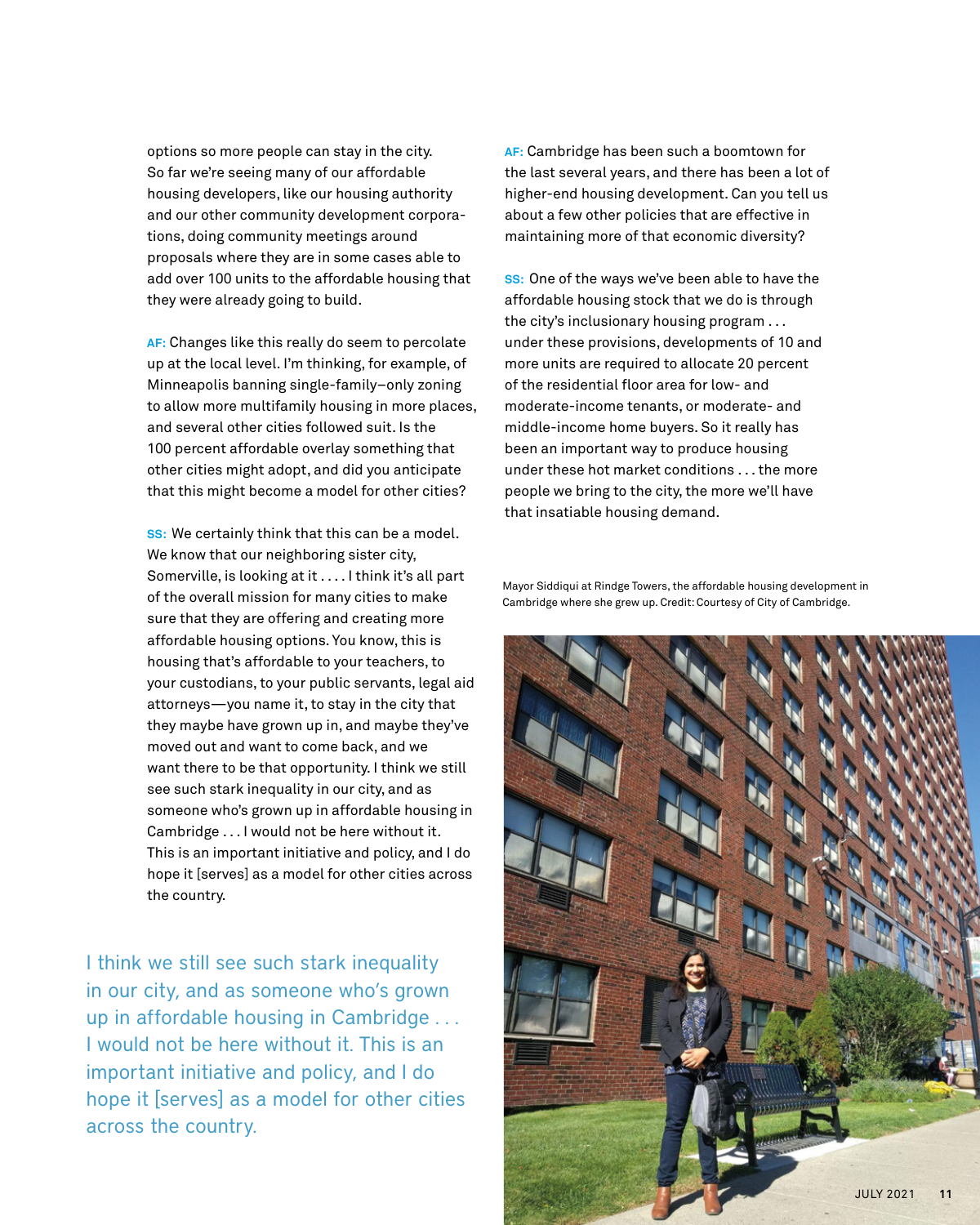

Cambridge and the Charles River. Credit: Amy Li via iStock/Getty Images Plus.

Another thing we really want to focus on is how we use city-owned public property that is available for disposition to develop housing . . . . We've done a lot of work around home ownership options for the city and making sure that we have a robust home ownership program for residents to apply to . . . . Preservation is also a big part of the policy around affordability. We this year have been working on the affordability of about 500 units in North Cambridge near the buildings I grew up in, and we've put in—probably it's going to be over \$15 million to help preserve these market-rate buildings. Essentially these are expiring use properties. So it's a little technical, but there's so many tools—and there's a long way to go.

**AF:** How did the pandemic reveal the disparities and racial justice issues that seem to be ingrained, in a way, in the economic outcomes of the city and the region?

**SS:** The pandemic has revealed a lot of the fault lines . . . and we saw firsthand the disproportionate impact COVID has had on the Black and brown community. It's highlighted longstanding issues around health care equity, and we've seen how so many of our low-income families have been unable to make ends meet. Many of them lost their jobs because of the public health crisis, but still needed to pay rent, [pay] utilities, and purchase food for themselves and their

families. A lot of the issues we saw during the pandemic have been issues all along, but as I've said, the pandemic has revealed those ugly truths even in our city . . . and you know, we can't turn a blind eye anymore.

And we have to do things in a manner that is much more urgent. I always use the example of schools that had to close. We quickly got kids laptops and hotspots. Before the pandemic, we knew kids didn't have Internet at home, we knew kids didn't have computers, but we said, 'Oh, you know, we're going to study that' . . . . We should have been doing these things all along. And so I think the one good part of it has just been [that] we've been able to figure out solutions really quickly . . . . We can make our city more accessible and affordable and we have to really call out the injustices when we see them.

**AF:** The pandemic also arguably has been an opportunity to do some things with regard to sustainability, reconfiguring the public space. I wondered if you could talk about that and other ways you're helping to reduce carbon emissions and build resilience.

**SS:** This is an area of work where there's so much going on, and yet sometimes it feels like we're not moving fast enough, given what we know. We are committed to accelerating the transition to net zero greenhouse gas emissions for all our buildings in the city. We have a goal of net zero